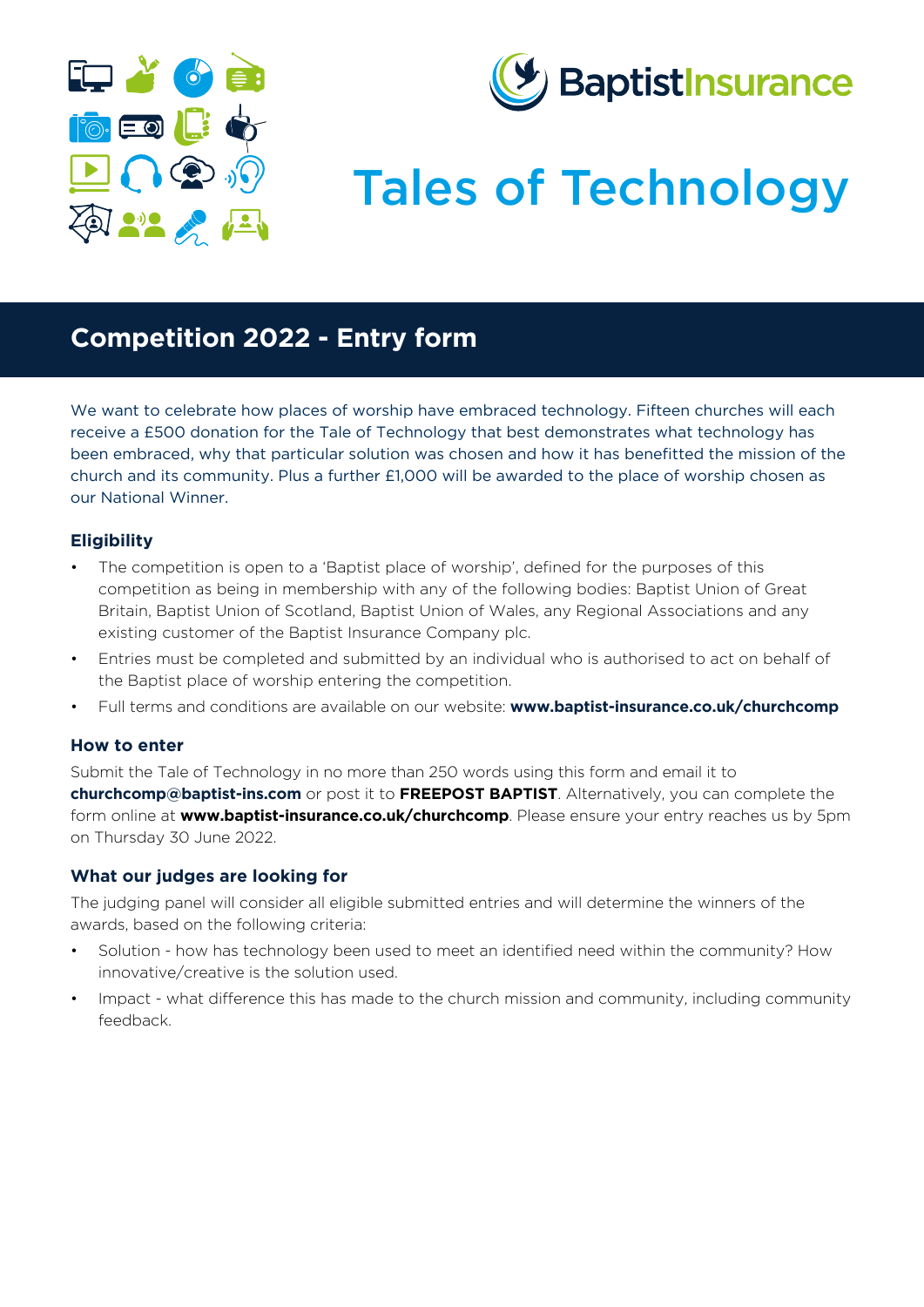#### **Section 1 - Details of the applicant acting on behalf of the place of worship**

The details provided here will be used to contact the winners and to send relevant competition information. Please ensure this is someone who can be contacted about this entry if necessary.

| <b>Title</b>                                   |  |
|------------------------------------------------|--|
| <b>First name</b>                              |  |
| Last name                                      |  |
| <b>Address</b>                                 |  |
| Town/City                                      |  |
| <b>Postcode</b>                                |  |
| <b>Email address</b>                           |  |
| Telephone number                               |  |
| <b>Position within the</b><br>place of worship |  |
|                                                |  |
| <b>Signature</b>                               |  |
| <b>Date</b>                                    |  |

#### **Section 2 - About the place of worship**

| <b>Church name</b>                                                                                          |  |  |  |  |
|-------------------------------------------------------------------------------------------------------------|--|--|--|--|
| <b>Address</b>                                                                                              |  |  |  |  |
|                                                                                                             |  |  |  |  |
| <b>Postcode</b>                                                                                             |  |  |  |  |
| Average size of                                                                                             |  |  |  |  |
| congregation                                                                                                |  |  |  |  |
|                                                                                                             |  |  |  |  |
| Is this place of worship in an urban, semi-urban or rural area? Urban $\Box$ Semi-urban $\Box$ Rural $\Box$ |  |  |  |  |

#### **Section 3 - The Tale of Technology**

In no more than 250 words, please tell us the Tale of Technology. Make sure to include details of the technological solution, why it is creative/innovative and how it has helped the community.

If you would like to include a photograph (optional) please ensure your photograph is landscape: minimum 860x430pixels in size. If sending electronically, only one file can be uploaded with a maximum file size of 10MB.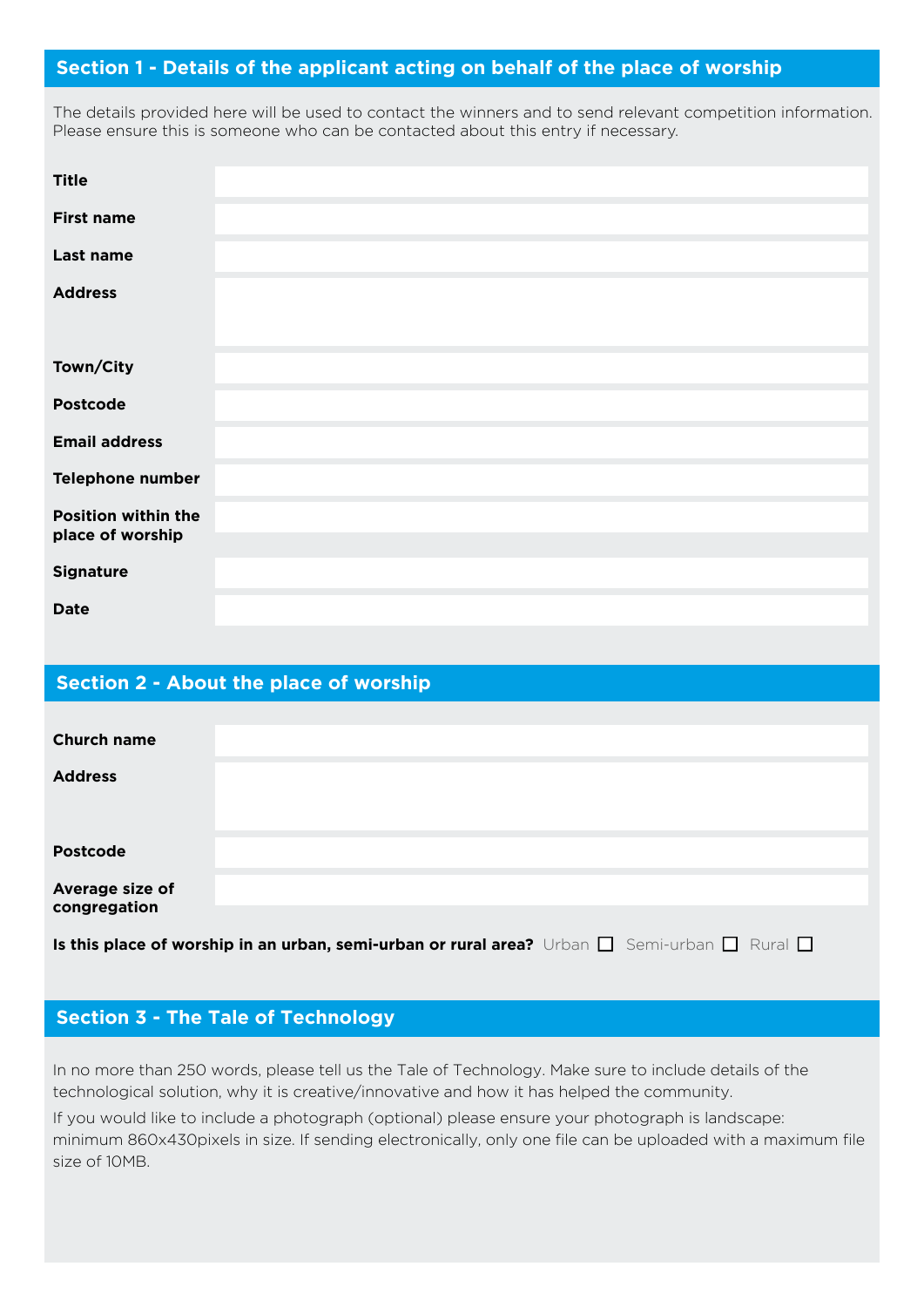#### **Section 4 - Privacy and personal data**

Before you submit your entry, please make sure you have read, and provided the individuals named above with a copy of, the full competition privacy policy (below) and terms and conditions (available at www. baptist-insurance.co.uk/churchcomp).

#### **Privacy Notice**

Your privacy is important to Baptist Insurance Company. Baptist Insurance Company collect the personal information provided on provision of details pursuant to the attached entry form for Tales of Technology ("Competition"). This information may include basic personal details such as name, address and email together with details about how the place of worship uses technology, how any Prize will be spent and who it will benefit (including personal details such as names of individuals involved in any initiative and any additional details that are provided as part of the entry process).

The Competition is administered by Ecclesiastical Insurance Office PLC registered in England at Benefact House, 2000 Pioneer Avenue, Gloucester Business Park, Brockworth, Gloucester, GL3 4AW, with company number 24869 ("**EIO**").